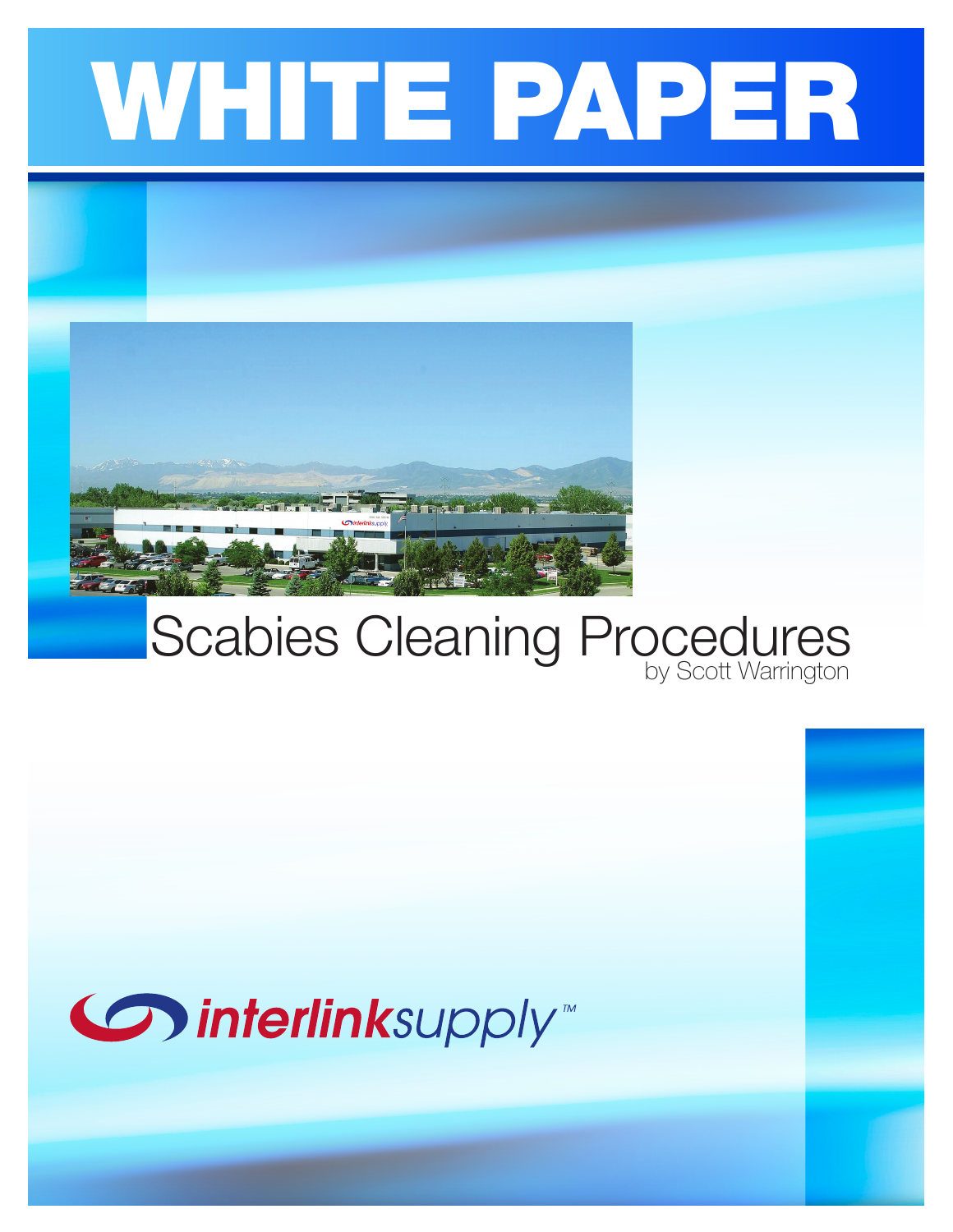## **Communications**

## Cleaning When Animals with Scabies (mange or mites) Have Been Present

Scabies is a disease cause by mites. There are several varieties of scabies depending upon the specific mite responsible. Most frequently "scabies" when used without additional clarification refers to any of several related skin disease in dogs. Some varieties of scabies are also referred to as mange.

Scabies is characterized by eruptions (bumps) on the dog's skin. These are irritating, causing scratching resulting in irritation and redness of the skin. The condition can become severe.

Scabies is spread almost always from dog to dog by direct contact. Humans rarely contract this disease. When they do it is usually rather mild. But, a few people and very young children may have a more severe irritation. Therefore specialized cleaning is more to prevent scabies from recurring or spreading to other dogs after the animal has been treated. Specialized cleaning may also be done to ease the client's mind over the possibility of spreading to humans.